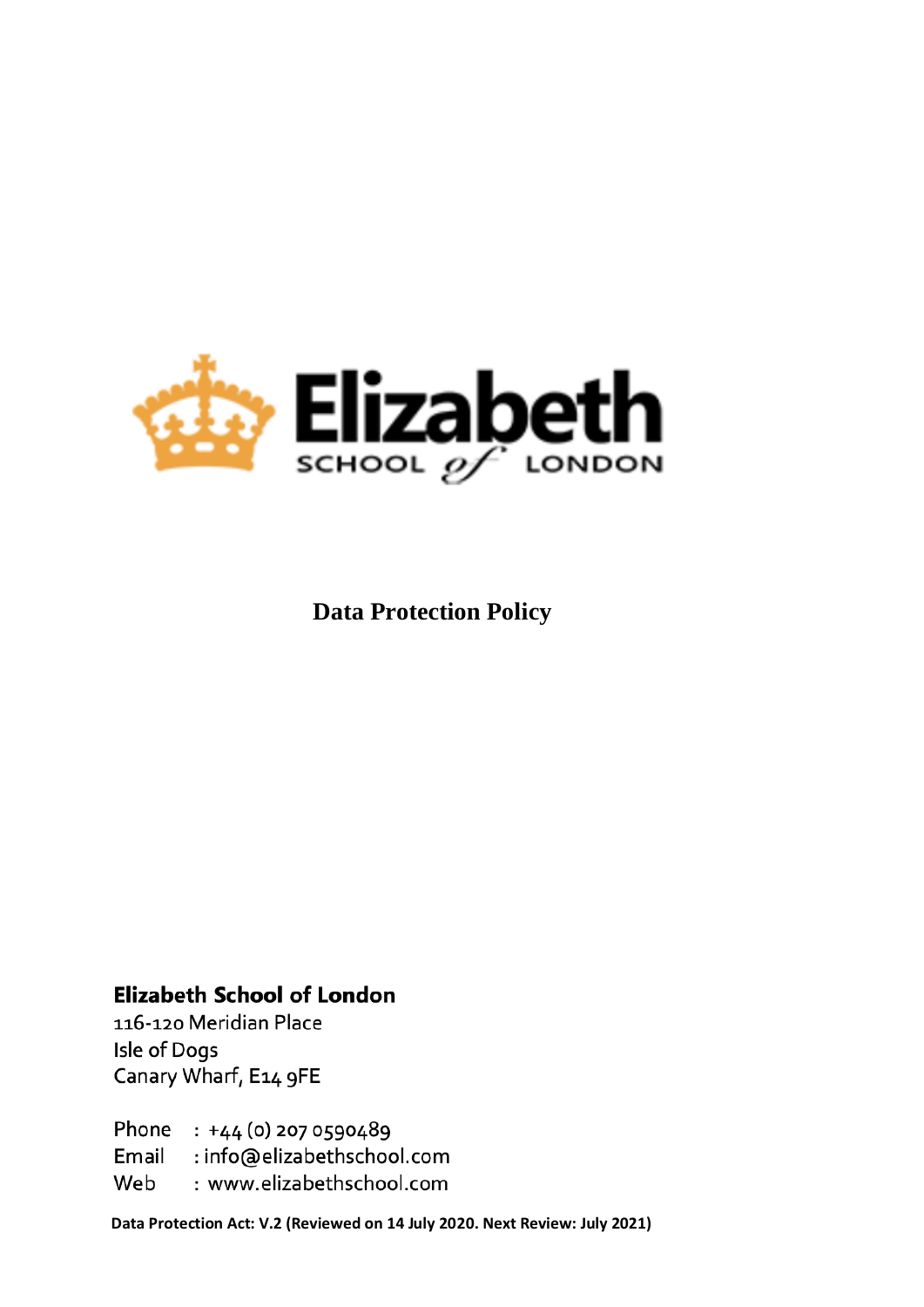**Data Protection Act: V.2 (Reviewed on 14 July 2020. Next Review: July 2021)**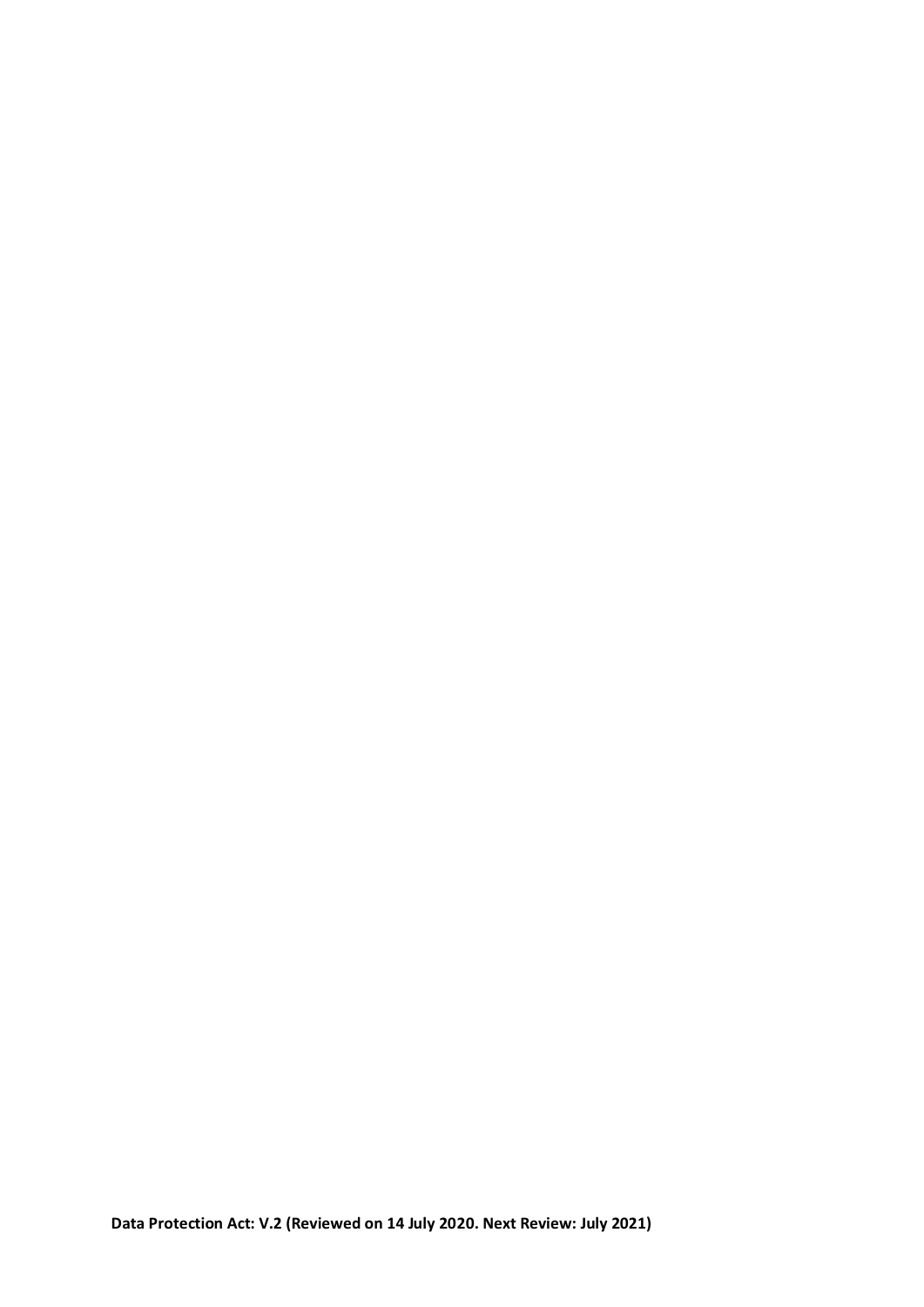# **Table of Contents**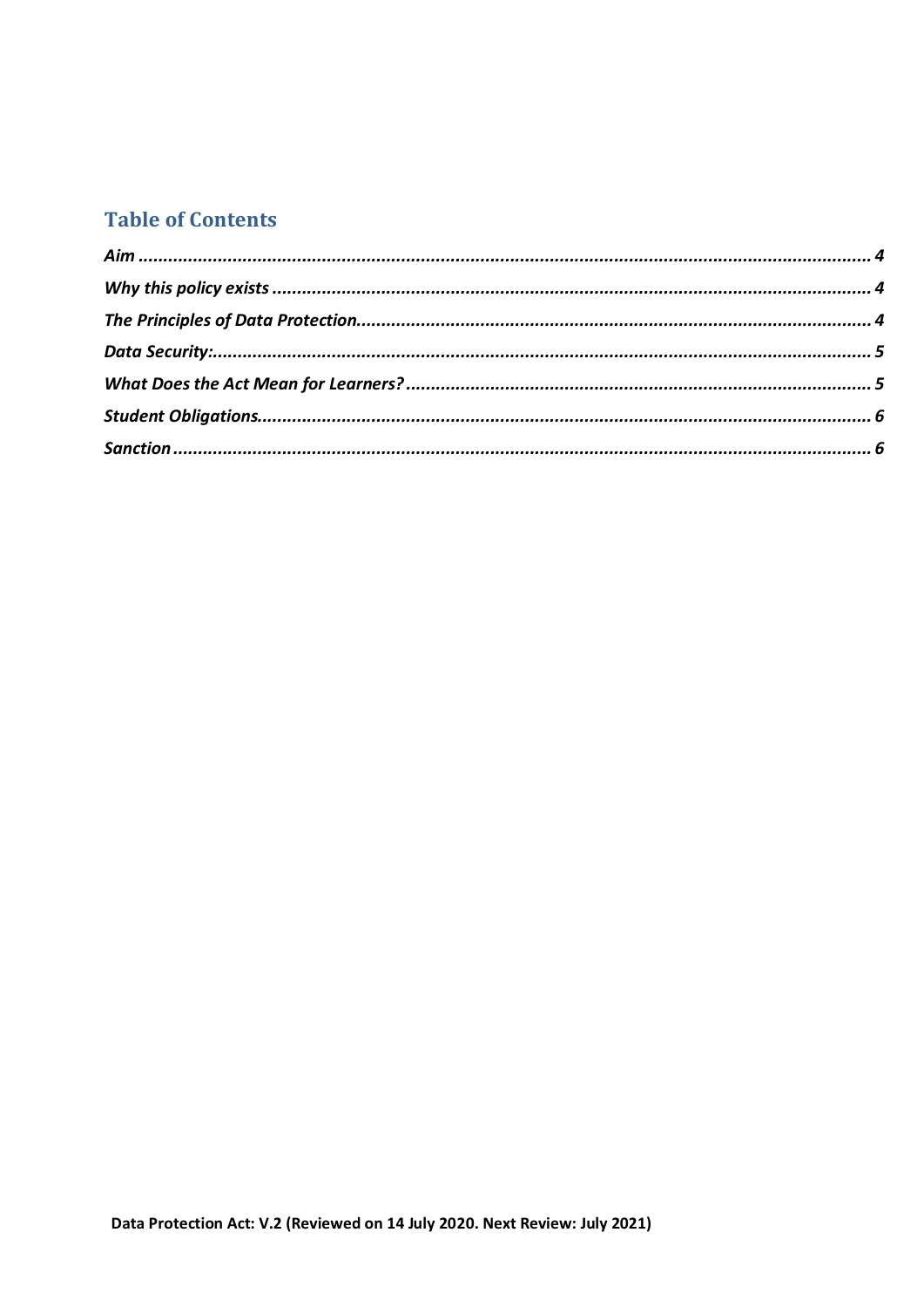#### <span id="page-3-0"></span>**Aim**

The Elizabeth School of London operates processes to prevent, identify, investigate and respond to unacceptable academic practice. Besides, we have a commitment to equity in enabling learner development and achievement. On the top, we practice code of ethics. These principles give rise to ESL further essential committed to compliance with the requirements of the Data Protection Act 1998 and General Data Protection Regulation (2018). Elizabeth School of London is fully committed to prepare for and, after 25 May 2018, to comply with the General Data Protection Regulation (GDPR). The GDPR applies to all Colleges that process data relating to their employees, as well as to others including customers, contractors and clients. It sets out principles which should be followed by those who process data; it gives new and extended rights to those whose data is being processed. We aim to ensure that all staffs, agents, consultants, students and other stakeholders who have access to any personal data, will abide by their duties and responsibilities under the above Acts.

#### <span id="page-3-1"></span>**Why this policy exists**

This data protection policy ensures:

- Complies with data protection law and follow good practice
- Protects the rights of staff, students and partners
- Is open about how it stores and processes individuals' data
- Protects itself from the risks of a data breach

#### <span id="page-3-2"></span>**The Principles of Data Protection**

Our personnel concerned must comply with the following principles, which are legally enforceable:

- ➢ To handle personal and sensitive (about ethnic origin, political opinion, faith, disability, sexual preference, criminal convictions etc.) data fairly and lawfully.
- $\triangleright$  To be obtained and processed fairly and lawfully and shall not be processed unless certain conditions are met.
- $\triangleright$  To use personal and sensitive data for specified and lawful purposes and shall not be further processed in any manner incompatible with those purposes.
- $\triangleright$  To use the personal and sensitive data, which are reasonable, relevant and not

**Data Protection Act: V.2 (Reviewed on 14 July 2020. Next Review: July 2021)**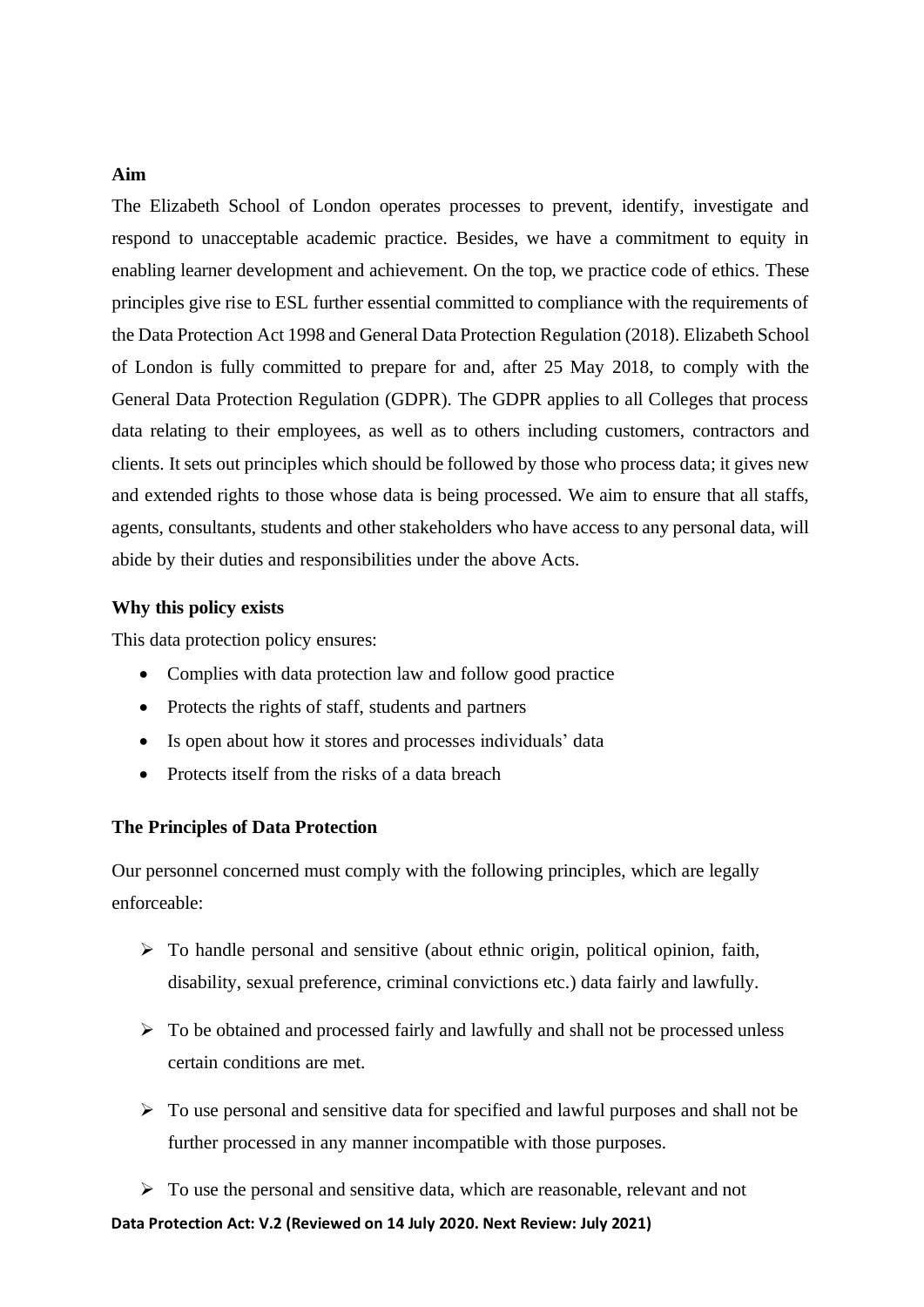excessive to that particular purpose.

- $\triangleright$  Use personal and sensitive data accurately and where necessary, update it
- $\triangleright$  Keep and protect these personal and sensitive data with an appropriate degree of security.
- ➢ Store personal and sensitive data for longer than is necessary for that purpose.
- $\triangleright$  Any personal and sensitive data would not be transferred outside the UK, unless the recipient authorities ensure an adequate level of data protection.
- ➢ These personal and sensitive data will be released either with the person's consent, or for purpose of the national security.
- ➢ Adequate, relevant and not excessive ‐ Data collected must be enough to complete the required task and no more.
- $\triangleright$  Not kept longer than is necessary personal information should only be retained by the College for as long as is required to fulfil the purposes for which it was originally provided or required by law to be held. Beyond this point it should be securely destroyed.

### <span id="page-4-0"></span>**Data Security:**

All staff and students are responsible for ensuring that:

• Any personal data, which they process, is kept securely in accordance with the College's Policy;

• Personal information is not disclosed accidentally or otherwise to any unauthorised third party.

Employees should note that unauthorised disclosure will usually be a disciplinary matter, and may be considered gross misconduct in some cases. Personal information should be kept in a locked filing cabinet, drawer, or safe. If it is computerised, it should be coded, encrypted or password protected both on a local hard drive and on a network drive that is regularly backed up. If a copy is kept on removable storage media, that media must itself be kept in a locked filing cabinet, drawer, or safe.

<span id="page-4-1"></span>**Data Protection Act: V.2 (Reviewed on 14 July 2020. Next Review: July 2021) What Does the Act Mean for Learners?**